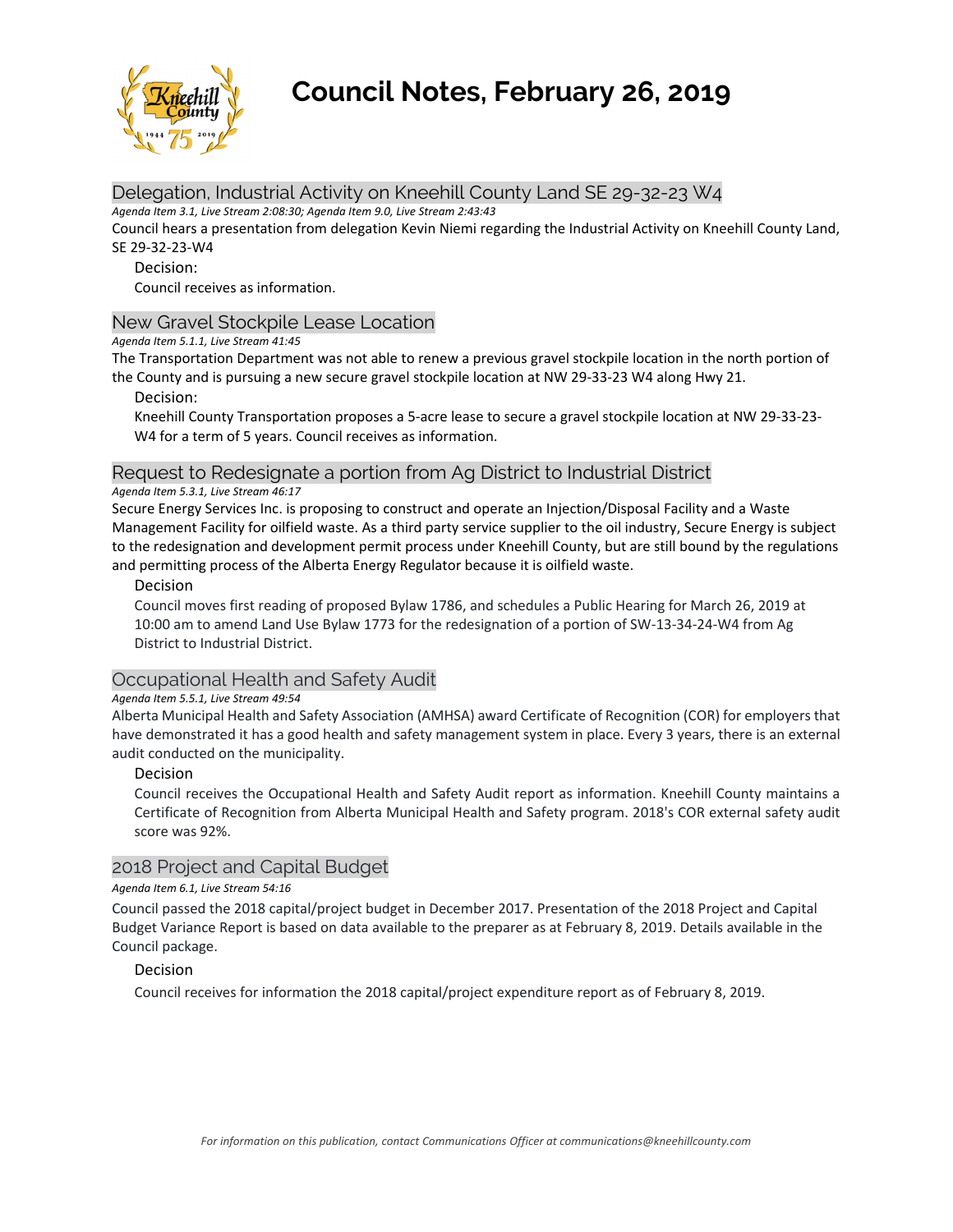# Financial Policy 16-20, Utility Billing Amendment

#### *Agenda Item 6.2, Live Stream 1:02:31*

Due to the changes in rates and charges for certain items approved by Council earlier this year, minor amendments are required to bring the pertinent policies in agreement with these changes and or additions.

# Decision

Council approves amendments to Financial Policy 16‐20, Utility billing, as recommended. Amendments reflect the addition of garbage fees to the Master Rates Bylaw, and changes to the process for collection of overdue accounts.

# Transfer of Unsold Properties from 2018 Auction

# *Agenda Item 6.3, Live Stream 1:04:56*

The Public Auction for the 2018 Tax Recovery Sale was held at 2pm on Thursday, October 11, 2018. The only two properties left at this time were two vacant acreages. There was no public in attendance and no sales were made. Our Sale or Properties Policy #16‐16 requires any lands not sold at public auction will be brought to Council for a motion to acquire these properties for municipal use or to market them for sale.

# Decision

Council directs administration to transfer the tax forfeiture property at SE 34‐32‐26‐W4 to Kneehill County as the owner per the MGA and Policy 16‐16, Sale of Properties, and to conduct further evaluation on the tax forfeiture property at SE 31‐32‐23‐W4.

# Kneehill County Fire Engine Replacement

# *Agenda Item 7.1, Live Stream 1:28:50*

On November 18, 2018, Trochu Fire responded to a motor vehicle incident where the 2007 Fire Engine owned by Kneehill County was rolled. A rental fire engine is in place at the Trochu hall to meet immediate temporary service levels. Kneehill County insurance will cover up to \$75,000 for the rental of this apparatus (approximately two years of rental), plus \$290,000 replacement.

# Decision

Council moves to proceed with using insurance funds to purchase a replacement for the 2007 Freightliner Engine 61 in 2019, with the remaining funds to transfer from the Capital Equipment Reserve in the 2020 budget.

# Minor Hockey Request

# *Agenda Item 8.1, Live Stream 1:46:40*

Kneehill Minor Hockey requested support for the Bantam D Provincial Tournament, March 14‐17, 2019.

# Decision

Council approves sponsoring a full page ad worth \$400 for the Kneehill Minor Hockey Bantam D Provincial Tournament and approves the Reeve or designate to attend the opening ceremonies on March 15, 2019 at the Trochu Arena.

# Committee of the Whole Meeting Cancellation

# *Agenda Item 8.1, Live Stream 1:50:42*

Due to a lack of items on the Committee of the Whole meeting agenda scheduled for Tuesday, March 5, 2019, administration recommends cancelling the meeting.

# Decision

Council moves to cancel the Committee of the Whole meeting scheduled for Tuesday, March 5, 2019.